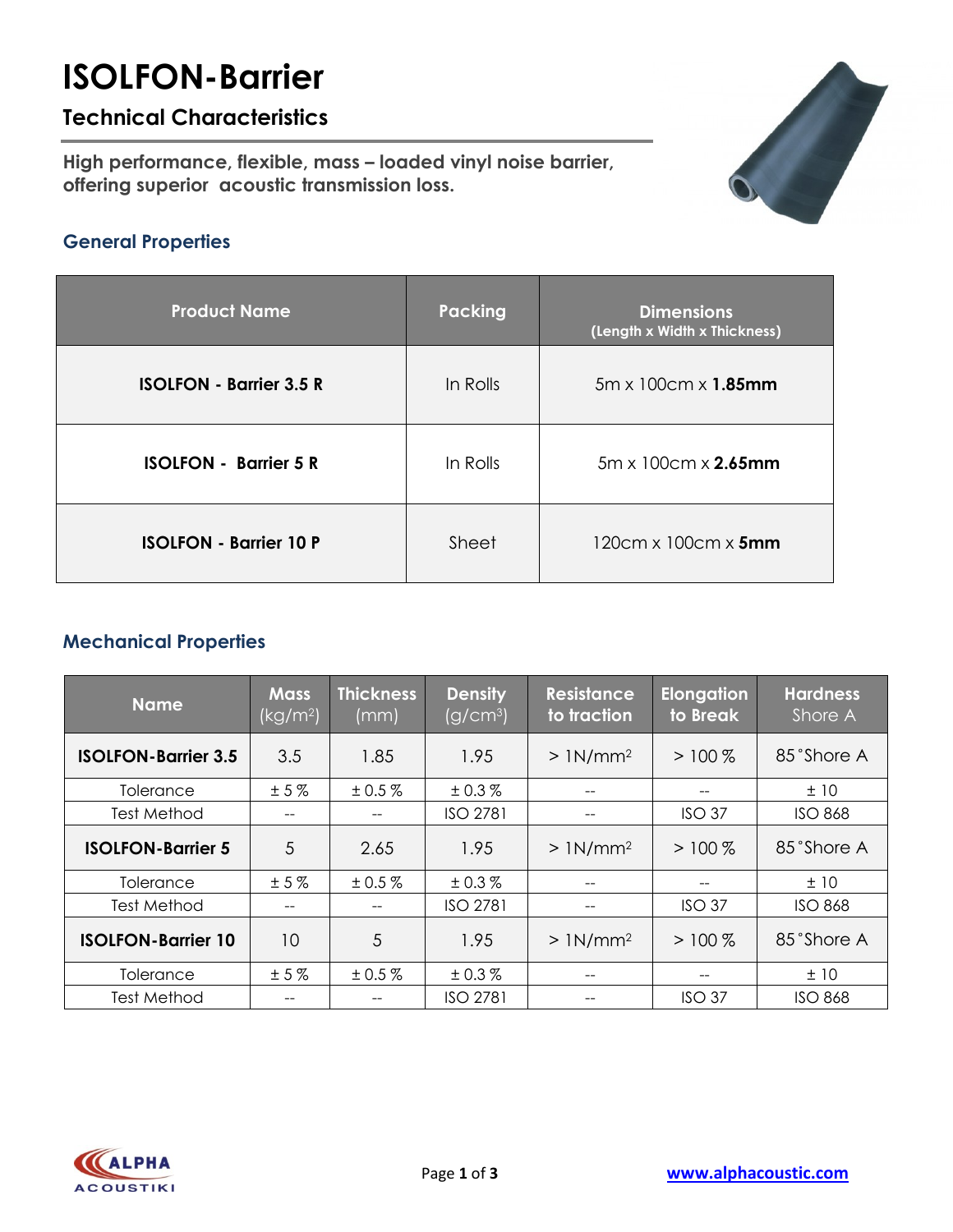# **Thermal Properties**

| Name.                      | <b>Resistance</b><br><b>Cold Shock</b><br>200/50/-25°C | <b>Flammability for</b><br><b>ISOLFON-Barrier 5</b><br><b>Between 2 plasterboards</b> | <b>Shock</b><br><b>Resistance</b><br>200/50/-23°C |  |
|----------------------------|--------------------------------------------------------|---------------------------------------------------------------------------------------|---------------------------------------------------|--|
| <b>ISOLFON-Barrier 3.5</b> | No break                                               |                                                                                       | No break                                          |  |
| Test Method                |                                                        |                                                                                       |                                                   |  |
| <b>ISOLFON-Barrier 5</b>   | No break                                               | $B S1$ d <sub>0</sub>                                                                 | No break                                          |  |
| <b>Test Method</b>         |                                                        | UNE-EN 13501 1:2007 A1:2010                                                           |                                                   |  |
| <b>ISOLFON-Barrier 10</b>  | No break                                               |                                                                                       | No break                                          |  |
| Test Method                |                                                        |                                                                                       |                                                   |  |